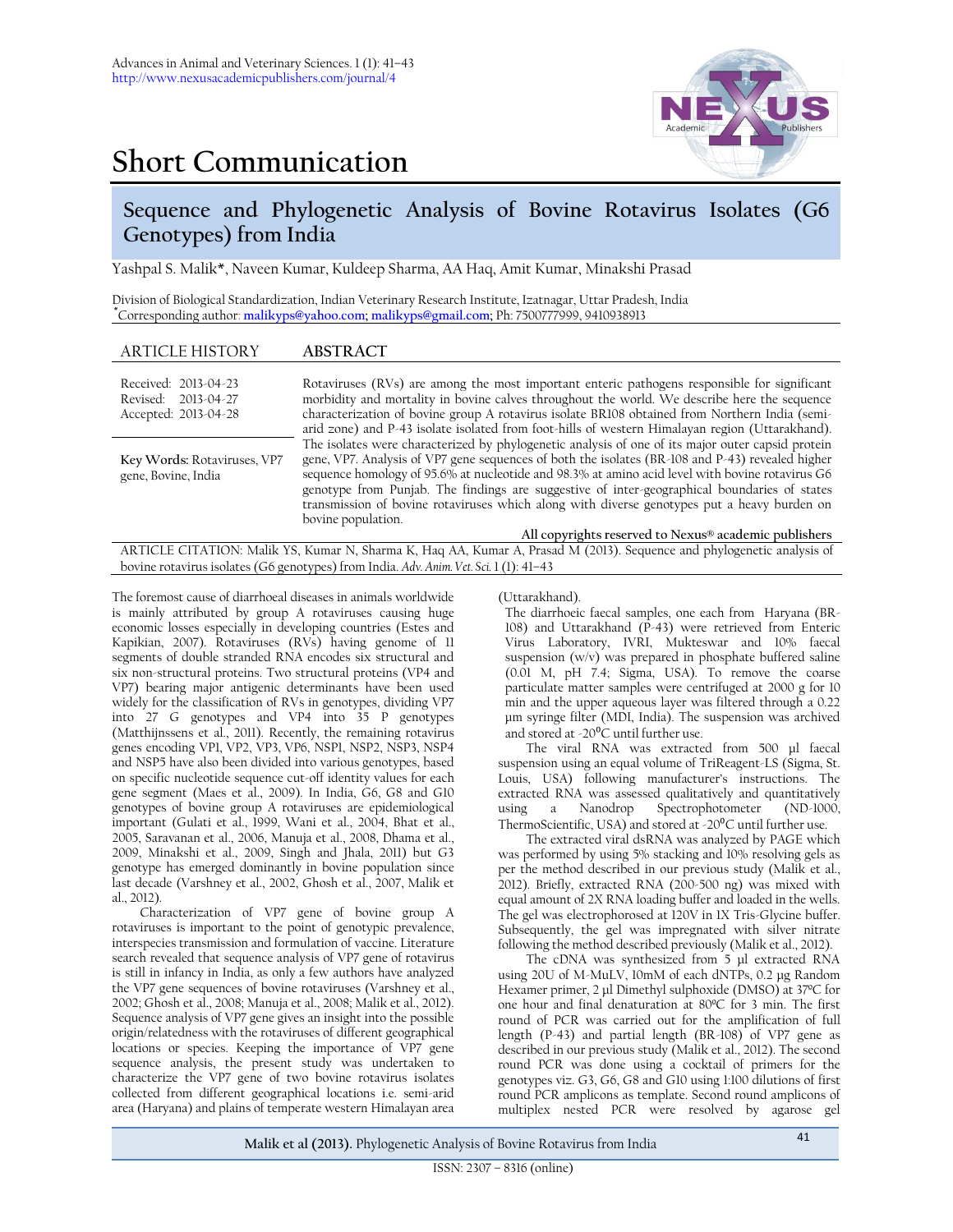

electrophoresis ( $2\%$  w/v) at 100 V for 1 hour in 1X TAE buffer with 0.5 µg/ml ethidium bromide and viewed under Gel Documentation system-ImageMaster® VDS (Syngene, DSS, UK)

The second round multiplex nested PCR amplicons were gel-purified using GeneJet Gel Extraction Kit (Fermentas, EU). The gel-purified PCR amplicons were cloned into the pGEM-T Easy Vector cloning system (Promega) and sequenced by SciGenom Labs Pvt. Ltd., Kerala. Phylogenetic analysis was performed using MEGA 5.05 software. Briefly, the nucleotide sequences of VP7 gene of both the samples were aligned by Clustal W with the available VP7 gene sequences in the NCBI database of animal RVA from India and rest of the world. The percent identity and divergence of the nucleotide and deduced

amino acid sequence was performed to determine the percentage homology with other RVA VP7 gene sequences from different geographical locations. Phylogenetic tree was constructed by neighbor-joining statistical method. Rota C v2.0 web based tool for rotavirus classification [\(http://rotac.regatools.be\)](http://rotac.regatools.be/) was also used for the confirmation of the sequence obtained and automated genotyping based on VP7 sequences.

The sequences of VP7 gene of the rotavirus BR-108 and P-43 strain characterized here have been submitted in the GenBank database and assigned accession numbers, JF689842 and HM591496, respectively.

|                                                                                                                                                                                                                                                                                                                                                                                                                                                                                                                                                                                                                                                                                                                                                                       | <b>BR108</b> |      | $P-43$          |      |                                                                                                                                                                                                                                                                                                                                                                                                                                                                                                                                                                                                                                                                                                                                                                                |
|-----------------------------------------------------------------------------------------------------------------------------------------------------------------------------------------------------------------------------------------------------------------------------------------------------------------------------------------------------------------------------------------------------------------------------------------------------------------------------------------------------------------------------------------------------------------------------------------------------------------------------------------------------------------------------------------------------------------------------------------------------------------------|--------------|------|-----------------|------|--------------------------------------------------------------------------------------------------------------------------------------------------------------------------------------------------------------------------------------------------------------------------------------------------------------------------------------------------------------------------------------------------------------------------------------------------------------------------------------------------------------------------------------------------------------------------------------------------------------------------------------------------------------------------------------------------------------------------------------------------------------------------------|
|                                                                                                                                                                                                                                                                                                                                                                                                                                                                                                                                                                                                                                                                                                                                                                       | NA<br>AA     |      | <b>NA</b><br>AA |      | is indicated as (•). Bootstrap<br>Figure 1: Neighbor-joining phylogenetic tree based on nucleotide sequences of the VP7 gene of various bovines group A roaviruses<br>values (2000 replicates) above 50 are shown. The percent nucleotide (NA) and amino acid (AA) identities of G6 genotype of BR-<br>108 and P-43 bovine rotavirus isolates with other G6 bovine isolates from different geographical                                                                                                                                                                                                                                                                                                                                                                        |
| BoRA VP7 RUBV4 EF199502 India                                                                                                                                                                                                                                                                                                                                                                                                                                                                                                                                                                                                                                                                                                                                         | 67.0         | 75.1 | 92.8            | 98.9 |                                                                                                                                                                                                                                                                                                                                                                                                                                                                                                                                                                                                                                                                                                                                                                                |
| 67<br>BoRA VP7 RLBV24 EF199503 India                                                                                                                                                                                                                                                                                                                                                                                                                                                                                                                                                                                                                                                                                                                                  | 81.2         | 90.1 | 92.8            | 98.9 |                                                                                                                                                                                                                                                                                                                                                                                                                                                                                                                                                                                                                                                                                                                                                                                |
| 93<br>BoRA VP7 RUBV354 EF199509 India                                                                                                                                                                                                                                                                                                                                                                                                                                                                                                                                                                                                                                                                                                                                 | 88.0         | 98.2 | 93.5            | 98.8 |                                                                                                                                                                                                                                                                                                                                                                                                                                                                                                                                                                                                                                                                                                                                                                                |
| 85<br>BoRA VP7 59 EU311193 India                                                                                                                                                                                                                                                                                                                                                                                                                                                                                                                                                                                                                                                                                                                                      | 90.0         | 98.3 | 95.5            | 98.2 |                                                                                                                                                                                                                                                                                                                                                                                                                                                                                                                                                                                                                                                                                                                                                                                |
| <b>BoRA VP7 P-43 HVF91496 India</b><br>95                                                                                                                                                                                                                                                                                                                                                                                                                                                                                                                                                                                                                                                                                                                             | 92.6         | 98.7 | 100             | 100  |                                                                                                                                                                                                                                                                                                                                                                                                                                                                                                                                                                                                                                                                                                                                                                                |
| <b>BoRA VP7 BR108 JF689842 India</b><br>34                                                                                                                                                                                                                                                                                                                                                                                                                                                                                                                                                                                                                                                                                                                            | 100          | 100  | 92.6            | 98.7 |                                                                                                                                                                                                                                                                                                                                                                                                                                                                                                                                                                                                                                                                                                                                                                                |
| 95<br>BoRA VP7 275 EU311196 India                                                                                                                                                                                                                                                                                                                                                                                                                                                                                                                                                                                                                                                                                                                                     | 95.6         | 98.3 | 92.4            | 96.6 | P-43 which                                                                                                                                                                                                                                                                                                                                                                                                                                                                                                                                                                                                                                                                                                                                                                     |
| BoRA VP7 E16TR FJ598310 Turkey                                                                                                                                                                                                                                                                                                                                                                                                                                                                                                                                                                                                                                                                                                                                        | 84.6         | 98.7 | 84.8            | 96.6 |                                                                                                                                                                                                                                                                                                                                                                                                                                                                                                                                                                                                                                                                                                                                                                                |
| BoRA VP7 KJ58 FJ206062 South Korea<br>91                                                                                                                                                                                                                                                                                                                                                                                                                                                                                                                                                                                                                                                                                                                              | 74.7         | 85.0 | 74.1            | 82.4 | and                                                                                                                                                                                                                                                                                                                                                                                                                                                                                                                                                                                                                                                                                                                                                                            |
| 100 BoRA VP7 KJ338 FJ206088 South Korea                                                                                                                                                                                                                                                                                                                                                                                                                                                                                                                                                                                                                                                                                                                               | 74.8         | 85.8 | 74.2            | 82.5 |                                                                                                                                                                                                                                                                                                                                                                                                                                                                                                                                                                                                                                                                                                                                                                                |
| BoRA VP7 B163 DQ631817 Argentina<br>99                                                                                                                                                                                                                                                                                                                                                                                                                                                                                                                                                                                                                                                                                                                                | 78.2         | 89.7 | 78.1            | 88.3 |                                                                                                                                                                                                                                                                                                                                                                                                                                                                                                                                                                                                                                                                                                                                                                                |
| BoRA VP7 SI B8 DQ132895 Slovenia                                                                                                                                                                                                                                                                                                                                                                                                                                                                                                                                                                                                                                                                                                                                      | 79.4         | 91.8 | 80.0            | 91.8 |                                                                                                                                                                                                                                                                                                                                                                                                                                                                                                                                                                                                                                                                                                                                                                                |
| BoRA VP7 FMM1087558 JX470520 Canada<br>97                                                                                                                                                                                                                                                                                                                                                                                                                                                                                                                                                                                                                                                                                                                             | 80.2         | 94.0 | 78.0            | 91.1 |                                                                                                                                                                                                                                                                                                                                                                                                                                                                                                                                                                                                                                                                                                                                                                                |
| BoRA VP7 2033 JN007387 Italy                                                                                                                                                                                                                                                                                                                                                                                                                                                                                                                                                                                                                                                                                                                                          | 48.9         | 55.1 | 78.3            | 89.4 |                                                                                                                                                                                                                                                                                                                                                                                                                                                                                                                                                                                                                                                                                                                                                                                |
| 100<br><b>BoRA VP7 U50332 USA</b>                                                                                                                                                                                                                                                                                                                                                                                                                                                                                                                                                                                                                                                                                                                                     | 80.7         | 95.3 | 78.4            | 92.0 |                                                                                                                                                                                                                                                                                                                                                                                                                                                                                                                                                                                                                                                                                                                                                                                |
| BoRA VP7 JC17 AB625620 India<br>99<br>49                                                                                                                                                                                                                                                                                                                                                                                                                                                                                                                                                                                                                                                                                                                              | 62.6         | 74.7 | 75.9            | 89.6 |                                                                                                                                                                                                                                                                                                                                                                                                                                                                                                                                                                                                                                                                                                                                                                                |
| BoRA VP7 JN14 AB625625 India                                                                                                                                                                                                                                                                                                                                                                                                                                                                                                                                                                                                                                                                                                                                          | 66.9         | 79.8 | 77.7            | 92.1 |                                                                                                                                                                                                                                                                                                                                                                                                                                                                                                                                                                                                                                                                                                                                                                                |
| 49<br>BoRA VP7 RUBV143 EF199480 India                                                                                                                                                                                                                                                                                                                                                                                                                                                                                                                                                                                                                                                                                                                                 | 54.5         | 64.4 | 77.0            | 91.0 | The dendrogram is rooted using BR-108                                                                                                                                                                                                                                                                                                                                                                                                                                                                                                                                                                                                                                                                                                                                          |
| 84<br>BoRA VP7 RLBV287 EF199486 India                                                                                                                                                                                                                                                                                                                                                                                                                                                                                                                                                                                                                                                                                                                                 | 57.3         | 67.8 | 77.0            | 90.2 |                                                                                                                                                                                                                                                                                                                                                                                                                                                                                                                                                                                                                                                                                                                                                                                |
| BoRA VP7 UCD RVL GQ433988 Ireland                                                                                                                                                                                                                                                                                                                                                                                                                                                                                                                                                                                                                                                                                                                                     | 66.7         | 90.6 | 65.1            | 90.7 |                                                                                                                                                                                                                                                                                                                                                                                                                                                                                                                                                                                                                                                                                                                                                                                |
| BoRA VP7 VICG6 02 GQ352364 Australia                                                                                                                                                                                                                                                                                                                                                                                                                                                                                                                                                                                                                                                                                                                                  | 81.8         | 94.0 | 82.3            | 92.6 |                                                                                                                                                                                                                                                                                                                                                                                                                                                                                                                                                                                                                                                                                                                                                                                |
| BoRA VP7 FMM1089933 JX470523 Canada<br>97                                                                                                                                                                                                                                                                                                                                                                                                                                                                                                                                                                                                                                                                                                                             | 81.8         | 93.1 | 82.4            | 90.5 |                                                                                                                                                                                                                                                                                                                                                                                                                                                                                                                                                                                                                                                                                                                                                                                |
| BoRA VP7 351 JN007389 Italy<br>81                                                                                                                                                                                                                                                                                                                                                                                                                                                                                                                                                                                                                                                                                                                                     | 63.0         | 73.4 | 81.0            | 91.4 |                                                                                                                                                                                                                                                                                                                                                                                                                                                                                                                                                                                                                                                                                                                                                                                |
| 59<br>B0RA VP7 USA UK WT BRV4A JF693067 USA                                                                                                                                                                                                                                                                                                                                                                                                                                                                                                                                                                                                                                                                                                                           | 81.5         | 93.6 | 82.8            | 92.3 |                                                                                                                                                                                                                                                                                                                                                                                                                                                                                                                                                                                                                                                                                                                                                                                |
| 51<br>BoRA VP7 CHLY DQ195152 China                                                                                                                                                                                                                                                                                                                                                                                                                                                                                                                                                                                                                                                                                                                                    | 81.5         | 92.7 | 82.5            | 91.7 |                                                                                                                                                                                                                                                                                                                                                                                                                                                                                                                                                                                                                                                                                                                                                                                |
| BoRA VP7 JPN BRV101 AB747358 Japan<br>100                                                                                                                                                                                                                                                                                                                                                                                                                                                                                                                                                                                                                                                                                                                             | 80.1         | 91.0 | 82.1            | 92.4 |                                                                                                                                                                                                                                                                                                                                                                                                                                                                                                                                                                                                                                                                                                                                                                                |
| 65  BoRA VP7 JPN BRV106 AB747360 Japan                                                                                                                                                                                                                                                                                                                                                                                                                                                                                                                                                                                                                                                                                                                                | 80.1         | 91.0 | 82.1            | 92.4 |                                                                                                                                                                                                                                                                                                                                                                                                                                                                                                                                                                                                                                                                                                                                                                                |
|                                                                                                                                                                                                                                                                                                                                                                                                                                                                                                                                                                                                                                                                                                                                                                       |              |      |                 |      | from different geographical boundaries.                                                                                                                                                                                                                                                                                                                                                                                                                                                                                                                                                                                                                                                                                                                                        |
| 0.12 0.10 0.08 0.06 0.04 0.02 0.00                                                                                                                                                                                                                                                                                                                                                                                                                                                                                                                                                                                                                                                                                                                                    |              |      |                 |      |                                                                                                                                                                                                                                                                                                                                                                                                                                                                                                                                                                                                                                                                                                                                                                                |
| The RNA-PAGE analysis of both the bovine rotavirus isolates<br>revealed long electropherotypes with 11 dsRNA segments<br>migrating in a pattern of 4:2:3:2, where segments 7, 8, 9 moved<br>in a triplet, typical of bovine group A rotaviruses. Further,<br>genomapping for G3, G6, G8 and G10 genotypes was done for<br>both these positive samples by multiplex nested PCR. The<br>second round of multiplex nested PCR of both the positive<br>samples showed 581 bp specific amplicons on resolving on 2%<br>agarose gel revealing the confirmation of isolates being of G6<br>genotype. For the VP7 sequences comparison, VP7 sequences of<br>both the group A bovine rotavirus isolates, one each from<br>Haryana and Uttarakhand states were aligned with the |              |      |                 |      | retrieved VP7 sequences from NCBI database originating from<br>the rotaviruses of different geographical locations of the world.<br>The sequence alignment by clustal W and phylogenetic analysis<br>by Neighbour-joining method was performed with the MEGA<br>5.05 software. The VP7 sequence homology analysis of BR-108<br>isolate of Haryana revealed maximum homology (95.6 % at<br>nucleotide level and 98.3% at amino acid level) with the bovine<br>group A rotavirus isolate of Punjab (Accession number:<br>EU311196) as shown in Fig.1. Similarly, VP7 sequence homology<br>analysis of P-43 isolate of Uttarakhand revealed maximum<br>homology (95.5 % at nucleotide level and 98.2% at amino acid<br>level) with the bovine group A rotavirus isolate of Punjab |

**Malik et al (2013).** Phylogenetic Analysis of Bovine Rotavirus from India <sup>42</sup>